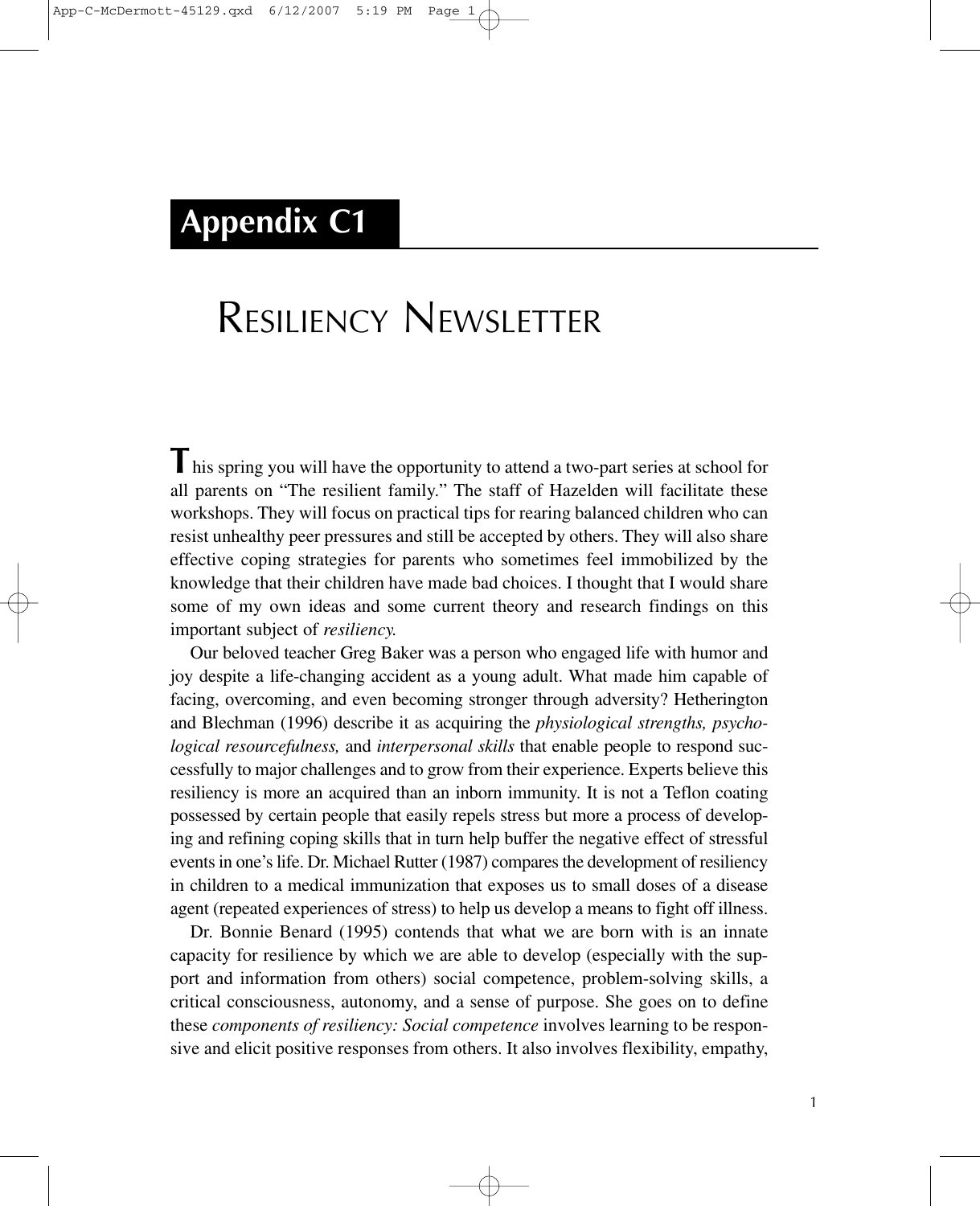#### 2 DEVELOPING CARING RELATIONSHIPS

effective communication skills, and a sense of humor. *Problem solving* includes the ability to plan, resourcefulness in seeking help from others, critical thinking, creativity, and the capacity to reflect. *Critical consciousness* flows from a reflective awareness of problems and the ability to create strategies to overcome them. *Autonomy* involves having a sense of one's own identity and an ability to exert some control over one's environment. *Having a sense of purpose* involves a belief in a bright future, goal direction, educational aspirations, achievement motivation, persistence, hopefulness, optimism, and spiritual connectedness.

## **HOW DOES ONE BECOME RESILIENT?**

I would like to share some findings on resiliency from my search of the literature and in particular from a new publication by the Institute for Mental Health Initiatives (IMHI) (1999) dedicated to addressing the following questions: How do we become resilient? What can families and communities do to promote resilience? How do people deal with adversity and its aftermath? And how can such an experience strengthen and even transform someone?

In answering the first question, the IMHI would suggest students need support from others, internal strengths, and skills in interpersonal relationships and problem solving.

#### **Support From Others**

Resilience begins with *trusting relationships* between children and their parents, caregivers, and teachers so that children trust others and eventually themselves. They feel safe, loved, and thus able to develop their interests, talents, and character in spite of potential obstacles in their path.

#### **Internal Strengths**

A resilient child is often seen as possessing the *inner strengths* of *faith, empathy,* and *self-esteem.* These strengths develop when parents, caregivers, and teachers encourage children's optimism, foster caring skills, and reinforce their emerging sense of self-efficacy and self-respect.

### **Skills in Interpersonal Relationships and Problem Solving**

Ask any seventh or eighth grader, now that they have observed infants in the classroom this year as part of their relationship-building classes in affective education. They will tell you about the visiting infants' attempts at *communicating*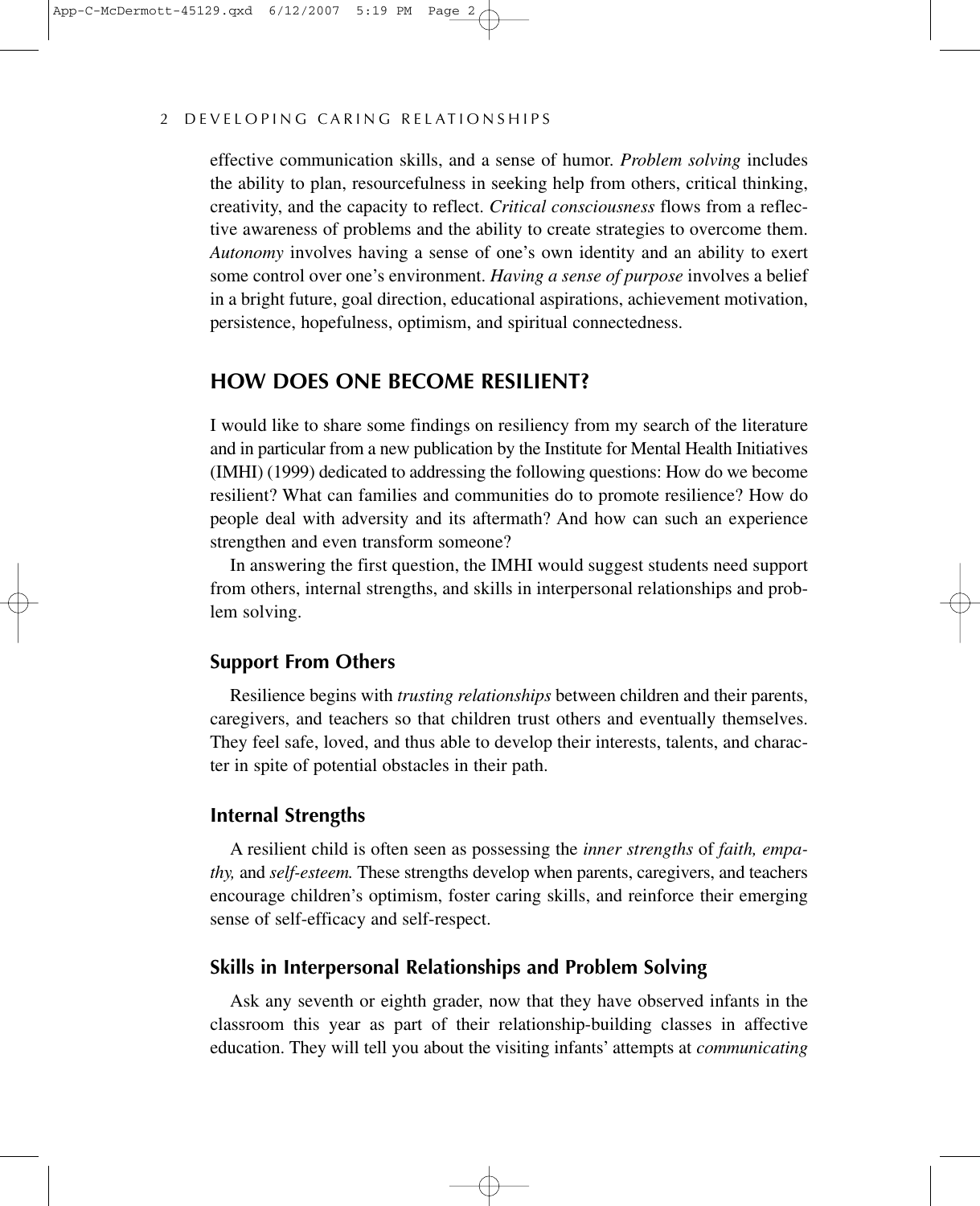*their needs to caregivers, reaching out for help, learning to regulate their emotions, and learning to overcome with their limited abilities the many obstacles they face.* The baby visits offer an opportunity for students to realize that they must continue to develop these skills.

One becomes resilient from the interplay of the external supports, inner strengths, and relational skills cited above. In the excellent IMHI newsletter "Dialogue," several television shows and movies are described as examples of resiliency. In *Party of Five,* which follows the lives of five siblings after the death of their parents, the characters overcome the loss of their parents, alcoholism, cancer, and one sister's premature marriage. They do so through their *love and support for each other, their memories of their parents, and their creativity, humor,* and *ability to hold things together.* Savoring past memories has been shown to be an excellent coping strategy strengthening resiliency.

## **WHAT DO FAMILIES AND COMMUNITIES DO TO PROMOTE RESILIENCE?**

Dr. Benard (1995) describes three "*protective factors or processes*" that help children and adults circumvent risk. They further delineate and expand on the findings of other studies. They include *caring and supportive relationships, positive and high expectations,* and *opportunities for meaningful participation.* Through the research of Dr. Emy Werner (1984) and her colleagues for more than 40 years, we have learned that the presence of at least one caring person who conveys an attitude of compassion and a belief that a child is doing his or her best given the situation provides the support needed for the development of resiliency. If they have caring and supportive relationships, students will develop the other two protective factors as well.

This leads us to the second factor, "high expectations." Benard (1995) believes that if parents and schools have high expectations and then provide the support necessary for students to achieve them, they convey that students should believe in themselves and their future. Out of this belief will flow autonomy, self-esteem, self-efficacy, and optimism.

Finally, providing children and students with opportunities to plan their own learning, including opportunities to do peer and cross-age mentoring and community service, will provide meaningful opportunities for children to feel effective.

What are some other ways to help children?

We know that to maintain physical health, we are advised to do a moderate amount of exercise each day so as not to strain muscles. A similar *gradual exposure*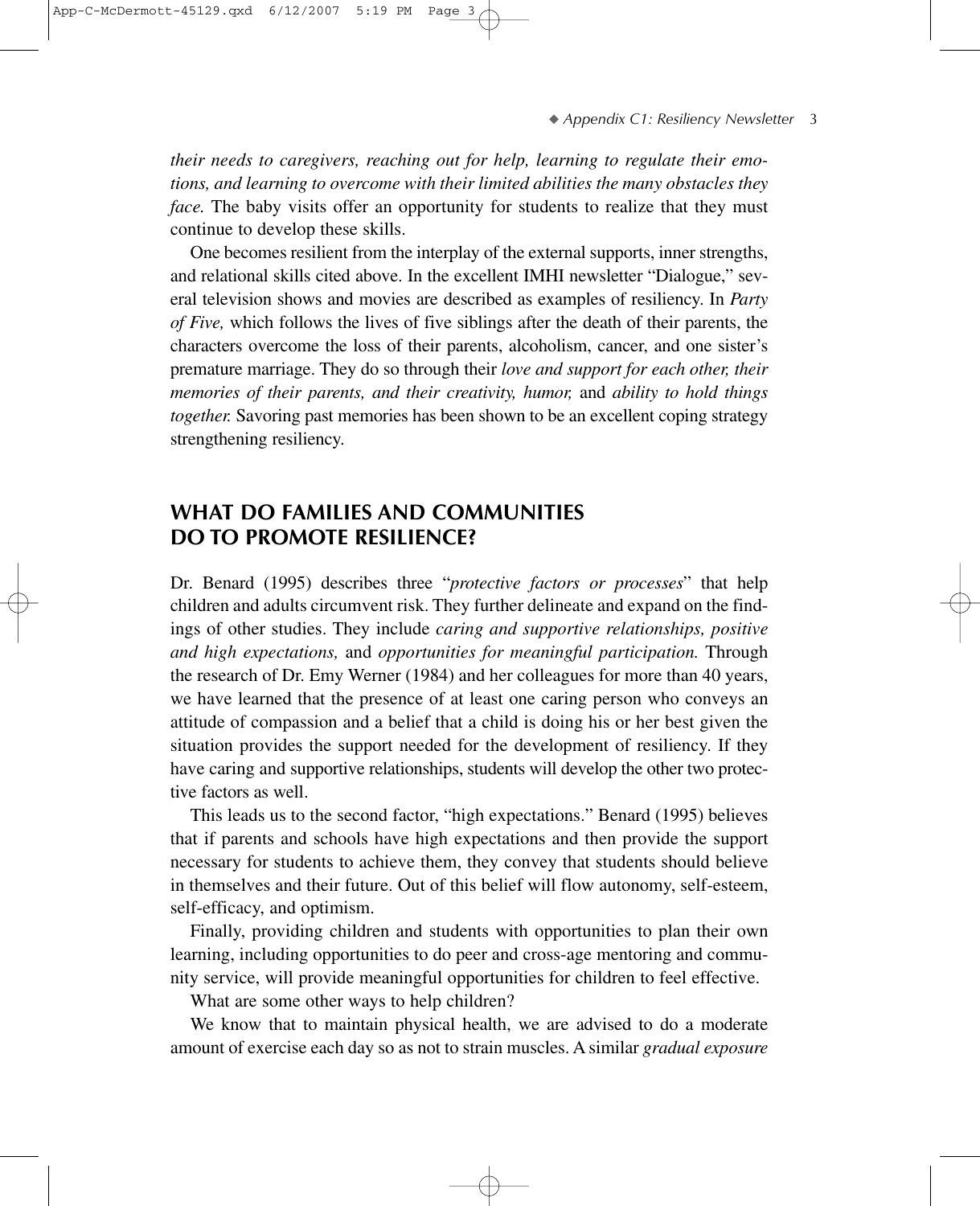#### 4 DEVELOPING CARING RELATIONSHIPS

*to stress or adversity will strengthen the human spirit.* One example is practicing a speech in front of a friend before doing it before a crowd or camping alone in the backyard before camping away from home and family. Small triumphs reinforce a sense of hopefulness and efficacy that helps children effectively cope with challenges.

*Children also learn resiliency from models* such as parents, family, and heroes at school or in books, in history, or even on television. We can help children by facing difficult tasks and mastering them. When I was 40, my daughter was learning to water-ski and was apprehensive. She asked me to try it first before she tried. So in spite of several failures in my youth, I learned how to water-ski in Lake Thompson that year and snow-ski the following winter. It helped because she knew it was embarrassing and hard work for me, not to mention a little insane when one thinks of speeding down a frozen mountain in less than perfect physical shape.

Children learn resiliency through what we call *anticipatory socialization,* or *planning.* Before you had children, you may have read several books, talked to other parents, and baby-sat to plan for your new role. In our parent-infant visits in middle school and eleventh-grade affective education classes, students are learning about how much planning, doing, and reflecting parents do to cope with their challenging and often stressful caregiving role.

It is our hope that *preparing and planning by role-playing anticipated peer pressure events* concerning alcohol or cigarette and drug use can also help children become resilient. Attending the Hazelden Workshop can do the same for parents and teachers. Other ways to plan for new transitions are to visit school before it starts, meet new students ahead of time, and ease into school routines such as earlier bedtimes before school starts.

The IMHI, the Search Institute in Minnesota, and other organizations studying healthy youth development are finding that *spirituality and ties to a community help children to be resilient and hopeful.* Stories from religious traditions or family stories of surviving slavery, the Holocaust, immigration, poverty, and other challenging circumstances help children shape their sense of who they are. Parents and extended family have an important role to play here.

Schools and families should not keep the student in a passive mode. If we expect children to be responsible at home and at school, if we *provide meaningful work for them to do,* whether it is preparing a meal for a tired family, running a recycling program at school, or visiting the elderly, then they will feel effective and will be strengthened. Research has often found that teens and older adults have the lowest self-esteem and feel the least influential or effective of any age group. We can do something about this.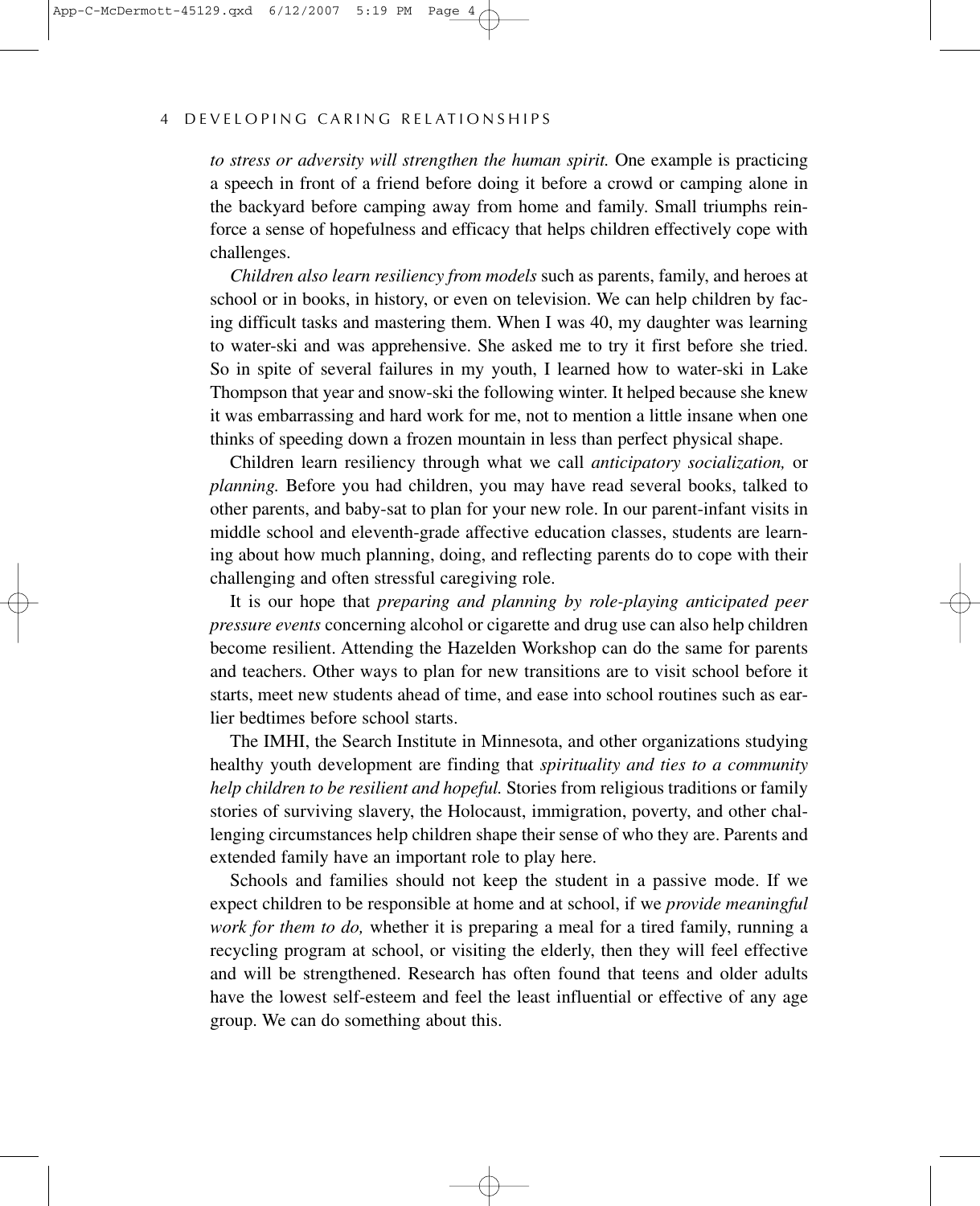## **HOW DO DIFFICULT SITUATIONS AFFECT AND CHANGE PEOPLE?**

We know that to be resilient is not easy. Young men who have left gangs and resisted a life of crime describe disapproval, loneliness, and feelings of anxiety arising from being separated from people they were attached to for so long. Resilient young people must deal with memories repeatedly over their lives and need ongoing support to maintain successful coping. This same anxiety can arise in children who take a brave stand against classmates who are being exclusive and uncaring. Our support is needed here.

## **HOW DO PEOPLE INTERVENE TO HELP?**

Dr. Lillian Katz (1996) suggests we help children cope with difficulties rather than making the school always do the accommodating. Children who experience no difficulties are as vulnerable in later life as those who suffer excessive stress. In the movie *The Horse Whisperer,* as described in the IMHI Newsletter on resiliency, a 13-year-old girl has lost a leg and her best friend, and her horse is critically wounded and fearful. She is angry and depressed, and her mother begins to make some connection by sharing a story of when she, too, felt she had lost everything at the death of her father. By admitting vulnerability and being empathic, the mother began to connect with her daughter, but it was not enough. She needed what experts call an "air bag" that appears in an emergency. Then we need not just a similar story but a circle of people who provide practical and emotional support. They can help establish rituals and routines that help make life seem more orderly and predictable. The girl's "air bag" was a man hired to help the horse. He made the girl feel she was needed to heal the horse and was an essential part of the solution. She began by doing simple chores. She gained his trust and her selfconfidence. Finally, she could tell her own painful story and grieve her losses.

In some families, there is no *opportunity to communicate and openly discuss what has happened* to cause so much stress in one's life. In families dealing with addictions, there are often secrets and silence. If children in these kinds of families are able to talk, they can feel less responsible for their parents' distress. Talking in the movie *Stepmom* helped children become resilient in the face of their mother's cancer.

Dr. Katz (1996) provides some other suggestions for parents to help children become resilient. She talks about *helping students overcome anxiety by our putting*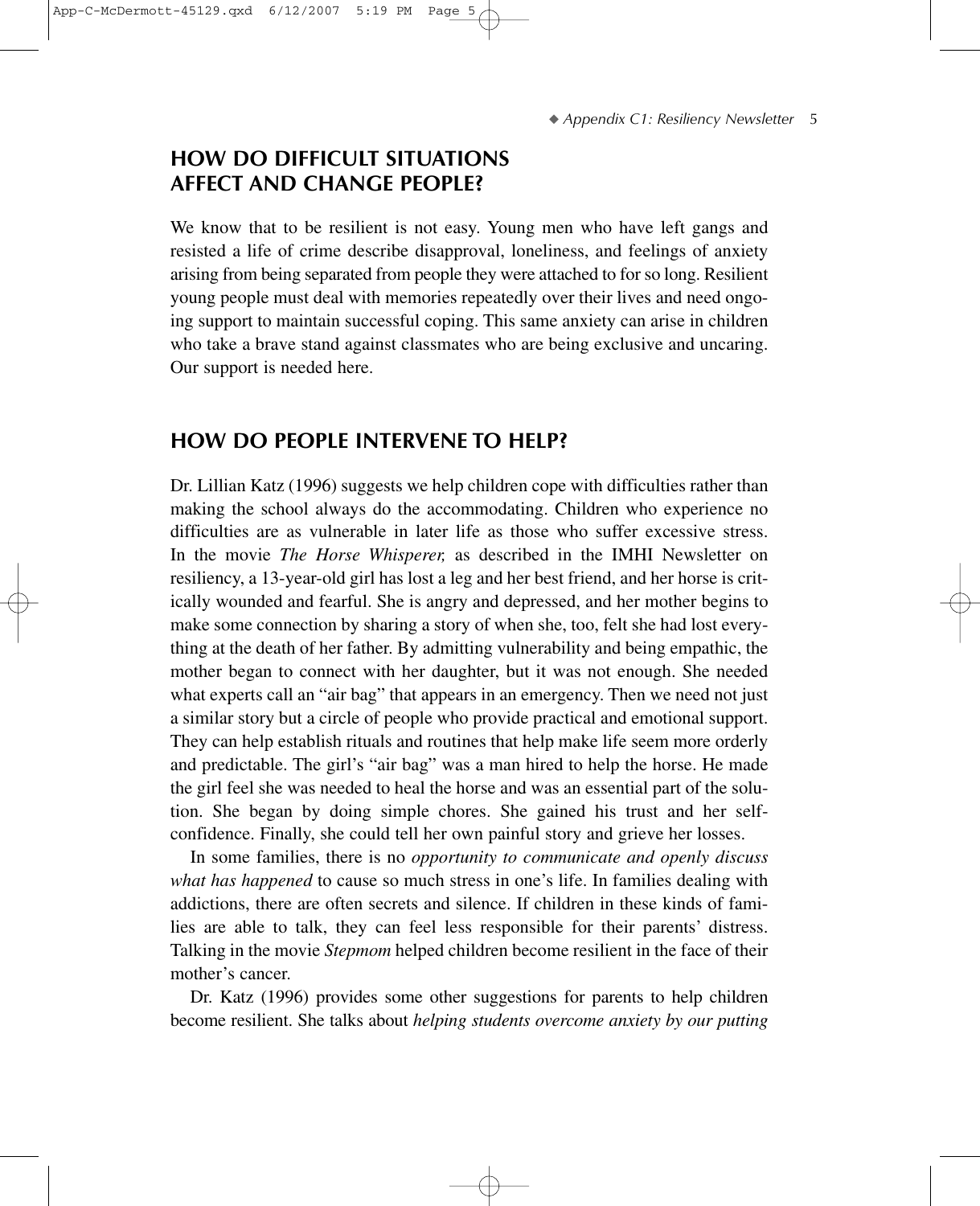#### 6 DEVELOPING CARING RELATIONSHIPS

*a message in their "psychological pocket."* She gives the example of her own son, who while in kindergarten told her he felt cold at circle time (when preschoolers gather in a circle to listen to stories, tell stories, and so forth). She learned this occurred around 10:30 a.m. and he was starting to miss his mom. She told him to look at the clock and she would too at 10:30 a.m., and he would know she was thinking about him and sending him good thoughts. Much later, as a young adult in a distant country, he told his mom he still felt her close to him, as he had in kindergarten.

Another strategy for helping children become resilient is to *remind our children of how they coped in the past.* Katz (1996) describes her son's fear about going to the dentist. She would ask him to recall the previous visit, from the scary parts to the relief he felt when it was all over. Thus she did not pretend things would be painless. She was honest to gain his trust. She assured him she would be with him to face his stressful situation, and she encouraged her son to use his past experience to cope with anticipated discomforts.

Katz (1996) also reminds us to *help our children focus on larger goals.* She cites an example regarding a student's not liking a teacher and refusing to do class work. A parent can empathize regarding an unpleasant time in class but remind children there is no way every child will be a good fit with every teacher. Part of life is to keep working at what really matters even if you can't enjoy all you work with. A question to pose is, what can you learn from the teacher? A teacher does not have to be your favorite person in order for you to learn from that teacher.

Another way to teach resiliency is to *model fairness and effective communication and problem-solving skills*. Part of good communication is to listen thoughtfully and probe gently for facts, realizing that they can get distorted when someone is under stress. A parent should not criticize teachers or the school in front of a child. Even young children can see our disdain, worry, and frustration. Criticism can lead to students' being rude and defiant, which is not helpful in problem solving.

## **CONCLUSIONS AND APPLICATIONS**

Researchers, while acknowledging that some children temperamentally have an advantage in terms of optimism, flexibility, and other traits, provide numerous ways we can and should help all children become more resilient. Protecting them from all stress is not in their best interests over the long term. We need to find ways to very clearly manifest our support while still providing many opportunities for our children to overcome obstacles and grow in self-confidence. For more information, I recommend the following resources: